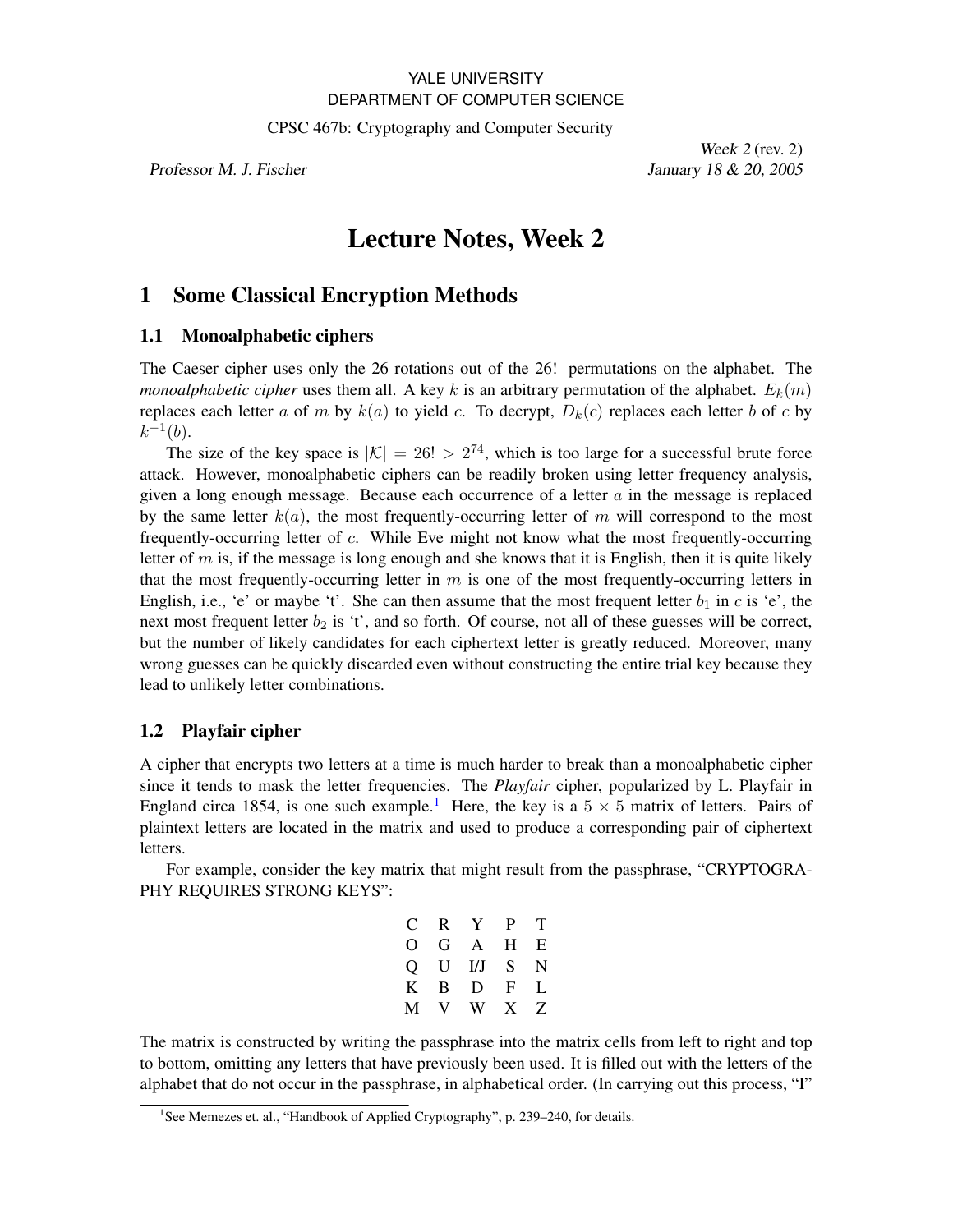and "J" are identified, so we are effectively working over a 25-character alphabet.) Note that each letter of the alphabet occurs exactly once in the resulting matrix.

A message to be encrypted is first broken up into pairs of letters. For example, the message "MEET ME AT THE SUBWAY" would be broken into the pairs "ME" "ET" "ME" "AT" "TH" "ES" "UB" "WA" "YX". Note that we have padded the message with a trailing "X" in order to make its length even, and spaces have been suppressed. Now, each pair of plaintext letters is encrypted. For example, the pair "AT" would be encrypted by taking the rectangle with "A" and "T" as its corners and then using the letters from the other two corners as the cipher text. In this example, the encryption of "AT" is "EY". Decryption is by a similar procedure. The cipher also contains rules for handling various special cases such as when both plaintext letters occur in the same row or the same column or both. In decrypting, one also must resolve the I/J ambiguity and figure out when to remove the padding character.

## **1.3 Hill cipher**

The *Hill cipher* is another example of a cipher that encrypts groups of letters at once, thereby tending to mask letter frequencies. It is based on linear algebra. The key is, say, a non-singular  $3 \times 3$  matrix *K*. The message *m* is divided into vectors *m<sup>i</sup>* of 3 letters each. Encryption is just the matrix-vector product *Kv*. Decryption is the same using *K−*<sup>1</sup> .

Unfortunately, the Hill cipher succumbs to a known plaintext attack. Given three linearly independent vectors  $m_1$ ,  $m_2$ , and  $m_3$  and the corresponding ciphertexts  $c_i = Km_i$ ,  $i = 1, 2, 3$ , it is straightforward to solve for *K*.

#### **1.4 Polyalphabetic ciphers**

Another way to strengthen monoalphabetic ciphers is to use different substitutions for different letter positions. For example, one might choose 10 different alphabet permutations  $k_1, \ldots, k_{10}$ , use  $k_1$ for the first letter of  $m$ ,  $k_2$  for the second letter, and so forth, repeating this sequence after every 10 letters. While this is much harder to break than monoalphabetic ciphers, it turns out that letter frequency analysis can still be used. Every 10th letter is encrypted using the same permutation, so the submessage consisting of just those letters still exhibits normal English language letter frequencies.

#### **1.5 Transposition techniques**

All of the methods discussed so far are based on letter substitution. Another technique is to rearrange the letters of the plaintext. For example, one might write a plaintext message into a matrix by rows and then read it out by columns. While transposition does not seem like a very powerful technique by itself, when used in combination with substitution techniques it can be quite effective. Most practical symmetric cryptosystems are built by composing together many stages of substitutions and transpositions.

#### **1.6 Rotor machines**

Rotor machines had an important history during the Second World War. The Germans believed their Enigma machine was unbreakable, but the Allies, with great effort, succeeded in breaking it and in reading many of the top-secret military communications. This is said to have changed the course of the war.

The basic idea of a rotor machine is to use electrical switches to create a permutation of 26 input wires to 26 output wires. Each input wire is attached to a key on a keyboard. Each output wire is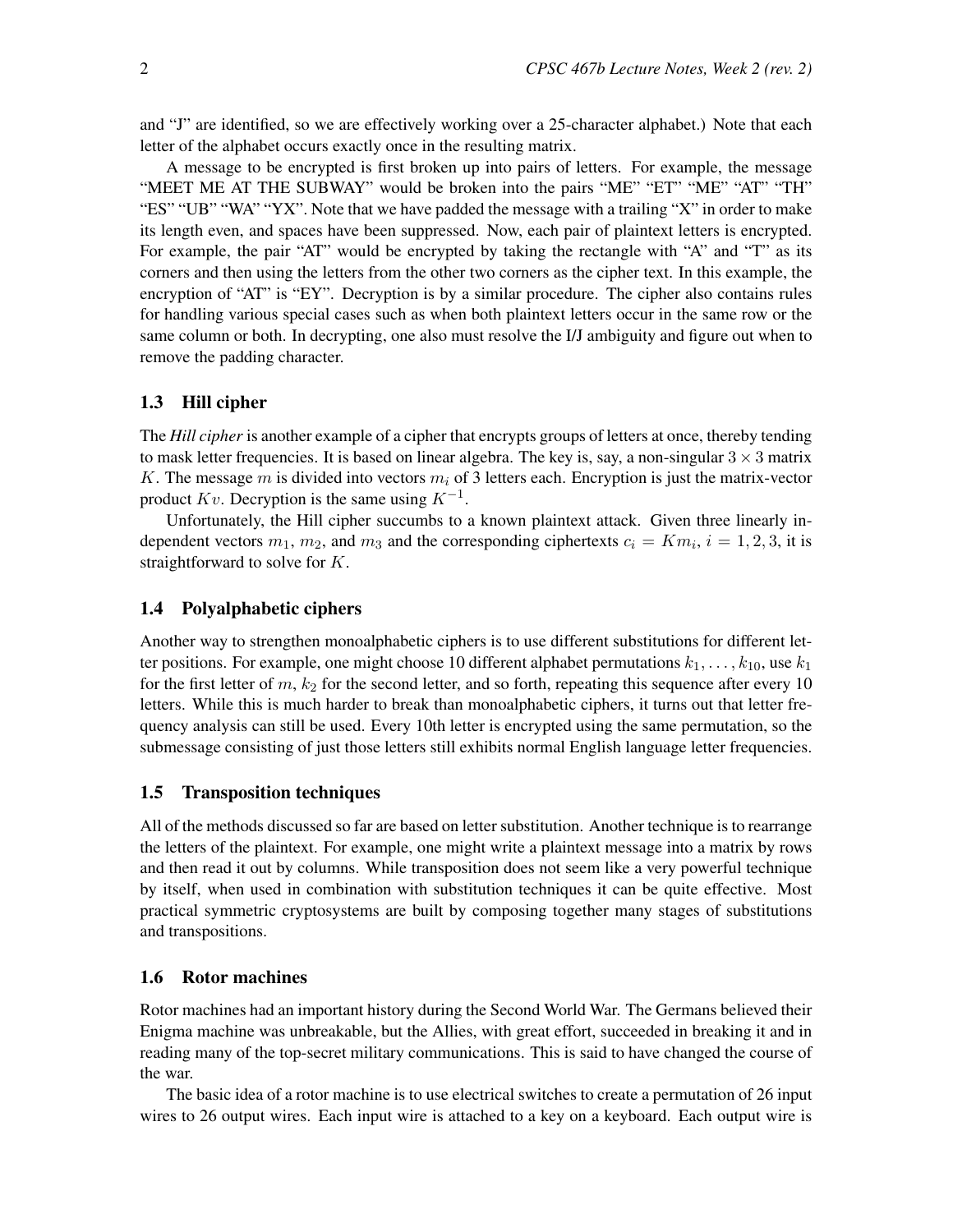attached to a lamp. The keys are associated with letters just like on a computer keyboard. Each lamp is also labeled by a letter from the alphabet. Pressing a key on the keyboard causes one of the lamps to light, which indicates the ciphertext character corresponding to the key pressed. The operator types the message one character at a time and writes down for each letter the corresponding lamp. To decrypt, one could switch inputs and outputs obtain the inverse permutation, type in the ciphertext, and read out the plaintext.

What I have described so far is just an electro-mechanical device for implementing a monoalphabetic cipher. However, rotor machine gain their power by changing the permutation after each letter. Each rotor is individually wired to produce some random-looking fixed permutation *π*. Several rotors stacked together produce the composition of the permutations implemented by the individual rotors. In addition, the rotors can rotate relative to each other, implementing in effect a rotation permutation (like the Caeser cipher uses). Let  $\rho_k(x) = x + k \mod 26$ . Then rotor in position *k* implements permutation  $\rho_k \pi \rho_k^{-1}$ . Several rotors could be stacked together to implement the composition of the permutations computed by each. For example, three rotors implementing permutations  $\pi_1$ ,  $\pi_2$ , and  $\pi_3$ , placed in positions  $r_1$ ,  $r_2$ , and  $r_3$ , respectively, would produce the permutation

<span id="page-2-0"></span>
$$
\rho_{r_1} \cdot \pi_1 \cdot \rho_{-r_1} \cdot \rho_{r_2} \cdot \pi_2 \cdot \rho_{-r_2} \cdot \rho_{r_3} \cdot \pi_3 \cdot \rho_{-r_3}
$$
\n
$$
= \rho_{r_1} \cdot \pi_1 \cdot \rho_{r_2 - r_1} \cdot \pi_2 \cdot \rho_{r_3 - r_2} \cdot \pi_3 \cdot \rho_{-r_3} \tag{1}
$$

After each letter is typed, some of the rotors change position, much like the mechanical odometer used in older cars. The period before the rotor positions repeat is quite long, allowing long messages to be sent without ever repeating the same permutation. Thus, a rotor machine is much like a polyalphabetic substitution cipher, but with a very long period. However, unlike a pure polyalphabetic cipher, the successive permutations until the cycle repeats are not independent of each other but are related to each other by [\(1\)](#page-2-0). This gives the first toehold into methods for breaking the cipher (which are far beyond the scope of this course).

Several different kinds of rotor machines were built and used, both by the Germans and by others, some of which work somewhat differently from what I described above. However, the basic principles are the same. The interested reader can find much detailed material on the web by searching for "enigma cipher machine" and "rotor cipher machine". One nice description may be found at [http://home.ecn.ab.ca/˜jsavard/crypto/jscrypt.htm](http://home.ecn.ab.ca/~jsavard/crypto/jscrypt.htm).

#### **1.7 Steganography**

Steganography, hiding one message inside another, is an old technique that is still in use. For example, a message can be hidden inside a graphics image file by using the low-order bit of each pixel to encode the message. The visual effect of these tiny changes is probably too small to be noticed by the user. The message can be hidden further by compressing it or by encrypting it with a conventional cryptosystem. Unlike conventional cryptosystems, where we assume the attacker knows everything about the cryptosystem except for the secret key, steganography relies on the secrecy of the method of hiding for its security. If Eve does not even recognize the message as ciphertext, then she is not likely to attempt to decrypt it.

## **2 Symmetric Cryptosystems**

Symmetric (one-key) cryptosystems fall into two broad classes, *block ciphers* and *stream ciphers*. A block cipher takes as inputs a key and a fixed-length plaintext block and produces a fixed-length ciphertext block as output. Most of the ciphers we have been discussing so far are of this type. A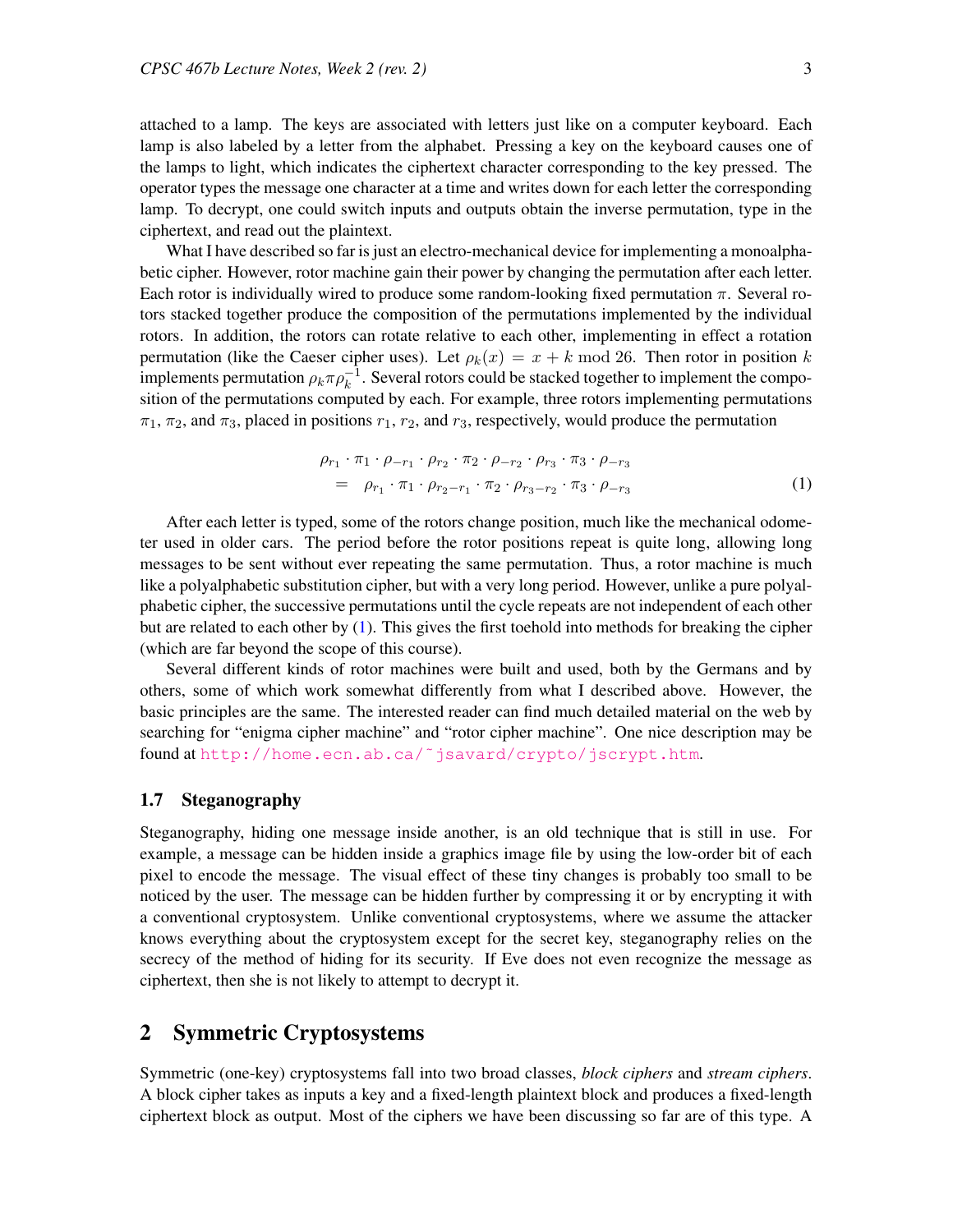*stream cipher* on the other hand process a stream of characters in an on-line fashion, emitting the ciphertext characters as it goes. The rotor machines are examples of stream ciphers.

## **2.1 Stream ciphers**

A stream cipher has two components, the cipher that is used to encrypt a given character, and a keystream generator that produces a different key to be used for each successive letter.

A simple stream cipher can be built from the XOR cryptosystem used in the one-time pad. However, rather than using a random key as long as the message, we instead generate the keystream on the fly using a state machine. A *keystream generator* consists of three parts: an internal state, a next-state generator, and an output function. The next-state generator and output functions can both depend on (original) key. At each stage, the state is updated and the output function applied to obtain the next component of the keystream. Like a one-time pad, one must use different key for each message; otherwise the system is easy to break.

To be secure, the keystream generator must be a good pseudorandom sequence generator. Any regularities in the output of the keystream generator will give an attacker information about the plaintext. In particular, if the attacker is ever able to figure out the internal state of the keystream generator, then she will be able to predict all future outputs of the generator and decipher the remainder of the ciphertext. It turns out that the linear congruential pseudorandom number generators typically found in software libraries are quite insecure. After observing a relatively short sequence of outputs from the generator, one can solve for the state and correctly predict all future outputs. For the simple XOR cipher to be secure, a *cryptographically strong* pseudorandom number generator must be used. Even so, the fact that a different key must be used for each message sent makes it problematic in practice. It's at least an improvement to make the next-state generator depend on the current plaintext or ciphertext characters so that the generated keystreams will diverge on different messages, even if the key is the same.

#### **2.2 Block ciphers**

A block cipher operates on an entire *block* of plaintext to produce a *block* of ciphertext. So does a stream cipher, but with a stream cipher the block size is very small (typically one bit or one byte), whereas a block cipher operates on fairly long blocks, e.g., 64-bits for DES, 128-bits for Rijndal (AES). With a stream cipher, security rests with the keystream generator, for the ciphers used to encrypt the individual characters are all subject to known-plaintext attacks. On the other hand, block ciphers can be designed to resist known-plaintext attacks and can therefore be pretty secure, even if the same key is used to encrypt a succession of blocks, as is often the case.

Of course, the length messages one wants to send are rarely exactly the block length. To use a block cipher to encrypt long messages, one first divides the message into blocks of the right length, padding the last partial block according to a suitable padding rule. Then the block cipher is used in some *chaining mode* to encrypt the sequence of resulting blocks. A chaining mode tells how to encrypt a sequence of plaintext blocks  $m_1, m_2, \ldots, m_t$  to produce a corresponding sequence of ciphertext blocks  $c_1, c_2, \ldots, c_t$ , and conversely, how to recover the  $m_i$ 's given the  $c_i$ 's.

Some standard chaining modes are:

• *Electronic Codebook Mode (ECB)* – apply cipher to each plaintext block. That is,  $c_i$  =  $E_k(m_i)$  for each *i*. This becomes in effect a monoalphabetic cipher, where the "alphabet" is the set of all possible blocks and the permutation is defined by *Ek*. To decrypt, Bob computes  $m_i = D_k(c_i)$ .